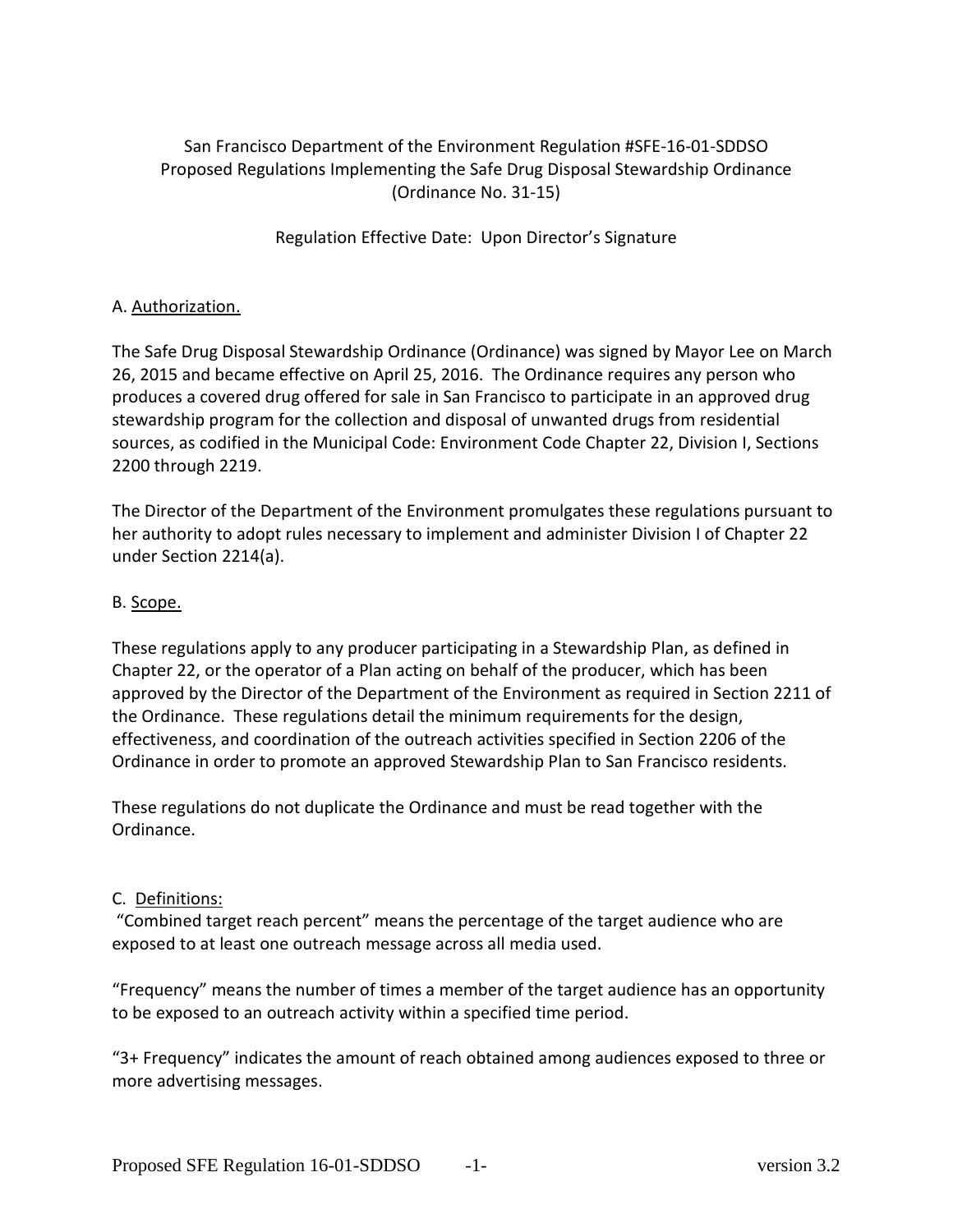"Medium (plural, media)" means a communication vehicle that may or may not contain advertising, such as the internet, radio, magazines, mail, newspapers, out of home media, television, telephone directories, etc.

"Outreach Program" means a series of activities undertaken to meet the requirements of Section 2206, Stewardship Plans – Promotion, of the Ordinance, including but not limited to commercials or advertisements, grass roots marketing, and community based social marketing.

"Proof of Performance" means documentation verifying that outreach described within the approved Outreach Program did in fact run. Examples of proof of performance include a photograph of a billboard, a copy of a published newspaper advertisement, reports of Internet usage, or other appropriate documentation.

"Plan Operator" means the entity designated by participating producers to operate the activities described in an approved Stewardship Plan.

"Rating" means the percentage of a given population group consuming a medium at a particular moment. A Rating can apply to a specific demographic group or a specific geographic area. The accumulation of multiple ratings results in target rating points, which in turn leads to calculations of reach and frequency.

"Reach" refers to the number or percentage of a population group exposed to the Outreach Program within a given period of time.

"Refuse" has the meaning set forth in the Refuse Collection and Disposal Ordinance adopted November 8, 1932, as amended, and includes recyclables, compostables, and trash.

"Target audience" means persons who are 18 years old or older and live in San Francisco.

"Target Rating Points" means the sum of all ratings delivered by any given medium or list of media vehicles.

## D. Requirements

1.0 **Outreach Program Design**. Each Plan Operator shall utilize the following design parameters in meeting the requirements of Section 2206 of the Ordinance.

1.1 All written outreach materials, including bin signage, shall be available in English, Spanish, Chinese, Russian, and Filipino, and shall be designed to be readily understandable by all residents, including individuals with limited literacy.

1.2 The messages used in outreach activities shall be designed and implemented to achieve the following goals: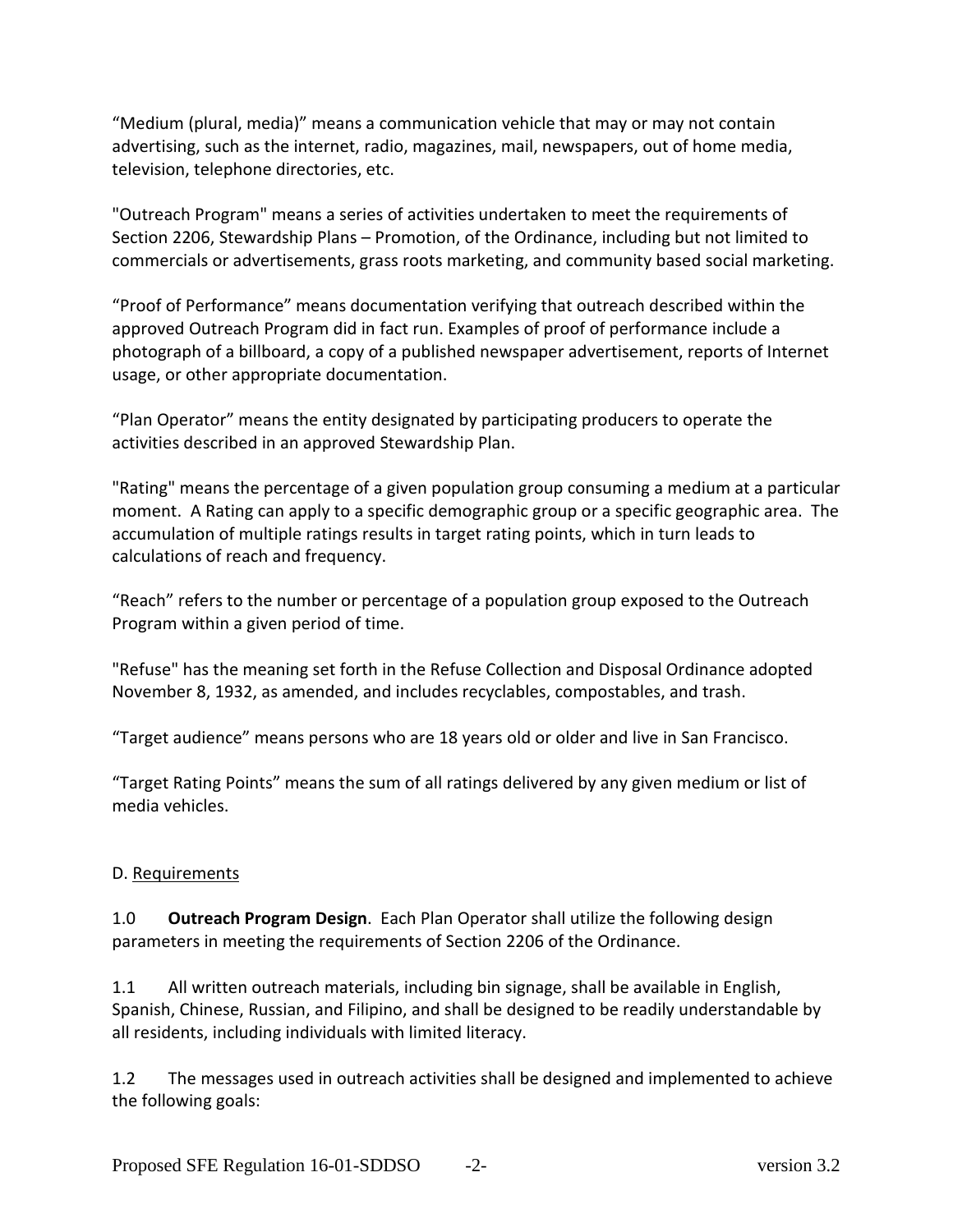1.2.1 Promote safe storage of all drugs, wanted or unwanted, by residents in their home;

1.2.2 Discourage stockpiling and storage in the home of Unwanted Covered Drugs, as defined in Chapter 22;

1.2.3 Describe where and how to return Unwanted Covered Drugs under the approved Stewardship Plan;

1.2.4 Discourage the disposal of Unwanted Covered Drugs in any refuse collection container, including a collection cart, receptacle, bin, or debris box.

1.2.5 Discourage the disposal of Unwanted Covered Drugs through an indoor plumbing or on-site septic system.

1.2.6 Identify all locations and collection events in San Francisco which are authorized by the Federal Drug Enforcement Administration and at which Unwanted Covered Drugs can be disposed, whether operated by an approved Stewardship Plan or not.

1.3 Outreach activities shall, when considered together, achieve a combined target reach percent of 75% at a 3+ frequency for the duration of one month, at least three times per year over the first 12 months of Plan operation and a combined target reach percent of 50% at a 2+ frequency for the duration of one month, at least three times per year for following years.

1.4 For every fifth year of program operation, outreach activities shall achieve a combined target reach percent of 75% at a 3+ frequency for the duration of one month, at least three times per year for that year.

1.5 The reach and frequency requirements in Sections 1.3 and 1.4 of these regulations must be achieved within the City and County of San Francisco, however, outreach activities may utilize media that runs outside of the City boundaries.

2.0 **Outreach Program Reporting.** Each Plan Operator shall include the following information on outreach activities in the Annual Report, as required in Section 2209(a)(9) of the Ordinance:

2.1 A discussion of whether and how the outreach activities undertaken during the reporting year achieved the reach and frequency requirements in Sections 1.3 and 1.4 of these regulations.

2.2 The identity of all media used to promote the collection program in the reporting year.

2.3 Target Rating Points by medium as a demonstration that the outreach activities undertaken during the reporting period were sufficient to meet the combined target reach percent and frequency requirements in Sections 1.3 and 1.4 of these regulations.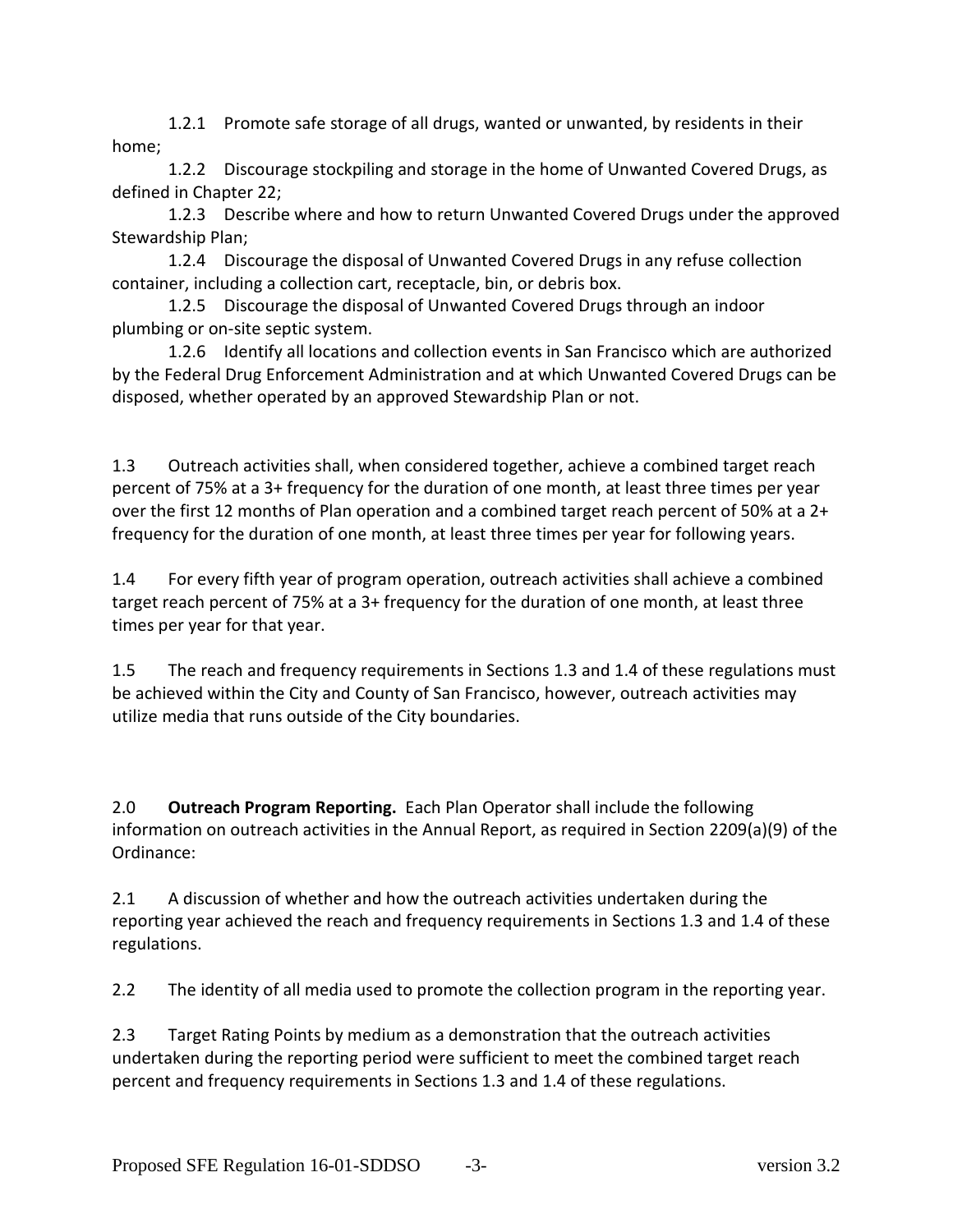2.4 Proof of Performance for each medium utilized in the outreach activities undertaken during the reporting year.

2.4 A discussion of outreach effectiveness as described in Section 3.0 of these regulations and a description of additional future outreach activities required by Section 3.5, if any.

**3.0 Outreach Effectiveness.** The effectiveness of outreach activities shall be measured by target audience awareness of the collection program as demonstrated by the biennial survey of City residents required in Section 2206(a)(4) of the Ordinance.

3.1 Within one year of the first approval of any Stewardship Plan, the Director or her/his designee, shall convene a meeting of operators of all Stewardship Plans approved as of that date to discuss coordination of the biennial survey of City residents.

3.2 The initial residential biennial survey shall include all questions utilized in any baseline survey completed prior to or within the first six months of operation of any Stewardship Plan, unless any individual question is waived by the Director.

3.3 Final draft survey questions and methodology shall be submitted to the Director for review and comment at least 30 days prior to the initiation of the survey.

3.4 The initial biennial survey shall be completed within four months of the completion of the first year of collection program operation.

3.5 If the results of any biennial survey show that less than 50% of the target audience are aware of the collection program, future outreach activities must be undertaken to increase reach, frequency, and duration until awareness of at least 50% is achieved, as demonstrated in subsequent biennial residential surveys.

4.0 **Outreach Coordination.** All Plan Operators shall utilize a single system of outreach and promotion as described in Section 2206 of the Ordinance and these regulations.

4.1 In the event that multiple Stewardship Plans are submitted, and within 15 days of the first approval of any Stewardship Plan, the Director or her/his designee, shall convene a meeting of the Plan Operators of all Stewardship Plans proposed as of that date. The purpose of the meeting shall be to review the similarities and differences among each Stewardship Plan's promotional elements and to develop the Outreach Program required in Section 1.0 of these regulations.